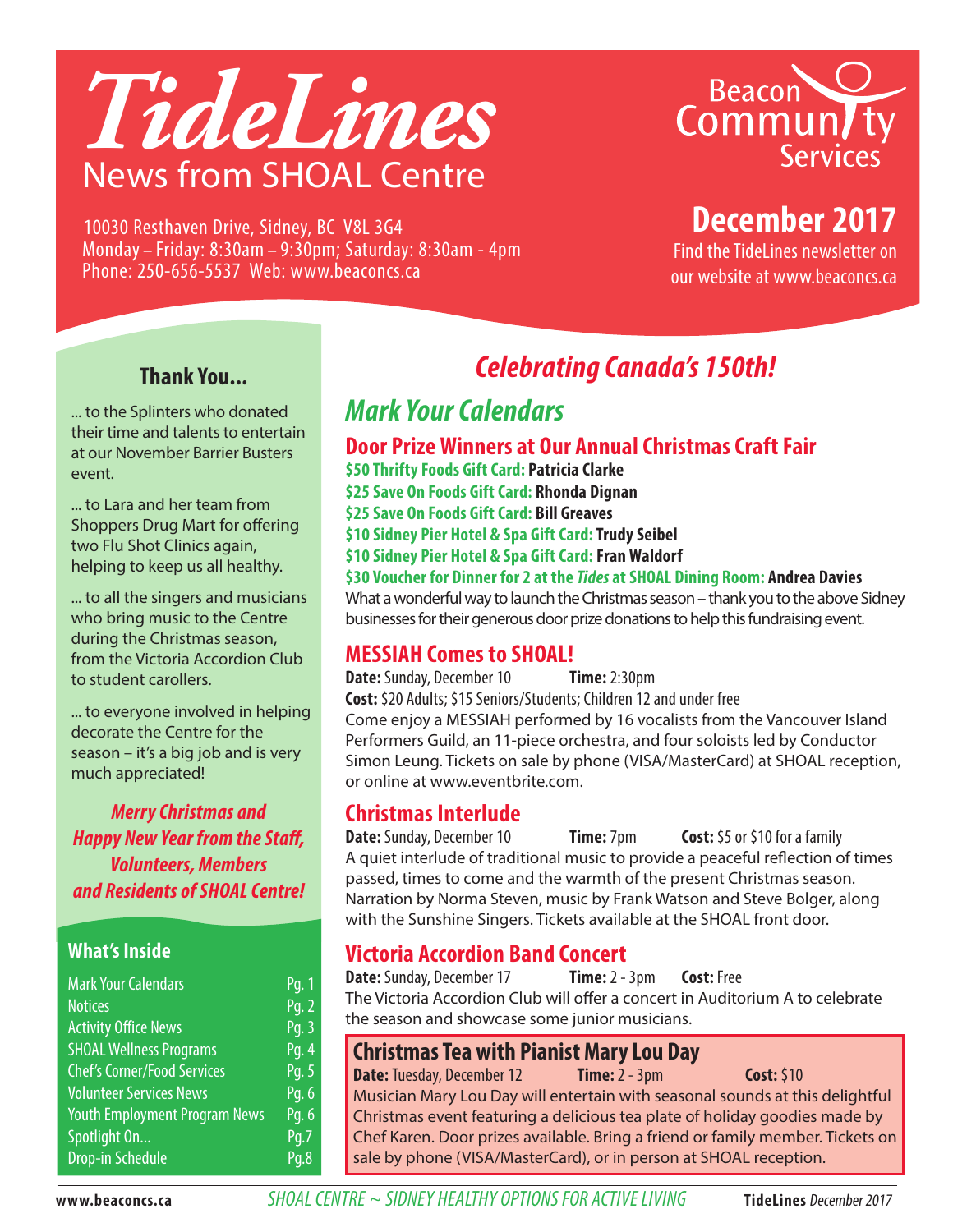

## *From the Director's Desk*

**Glenys Cavers, Director of Thrift Shops and SHOAL Centre**  *Beacon Community Services*

Phone: 250-656-5537 ext. 102 E-mail: gcavers@beaconcs.ca

Merry Christmas and happy holidays everyone! This issue is packed with all kinds of seasonal events, lots of music and lots of good treats. Thank you to all of our members, volunteers, residents, and staff who have accomplished so much during 2017 to make the Centre the hub of our Sidney community. Hope we see you at one of the many Christmas offerings this month!

## *Notices*

#### **Holiday Hours**

SHOAL Centre will be closed from Sunday, December 24 to Tuesday, December 27 inclusive. The Centre will be open December 28, 29 and 30 for regular day and evening hours, and will be closed on Monday, January 2, 2018. The *Tides* at SHOAL Dining Room will be open regular hours for lunch and dinner all through these holidays and will serve a special Christmas Day Turkey Dinner, by reservation only. See details on the Chef's Corner, page 5. We'll host a special New Year's Day Dinner as well.

#### **Annual Craft & Bake Sale a Success**

A huge thank you to SHOAL members, volunteers, residents and the public who supported our Christmas Craft Fair & Bake Sale on Saturday, November 18 – your generosity helps keep the Centre operating. It was our best year ever!



**SHOAL Activity Centre Annual Membership** • *\$50 per year (approx. 14¢ / day!)* • *Memberships are non-refundable*<br>• Reduced rates on drop-in programs and <u>registered classes • 16 10% discount on facility rentals</u> • Reduced rates on drop-in programs and registered classes

- Includes a Beacon Community Services membership Use of free wireless internet
- 
- 
- 
- Free seminars and workshops  **A free coffee and scone or cookie on your birthday A free coffee and scone or cookie on your birthday**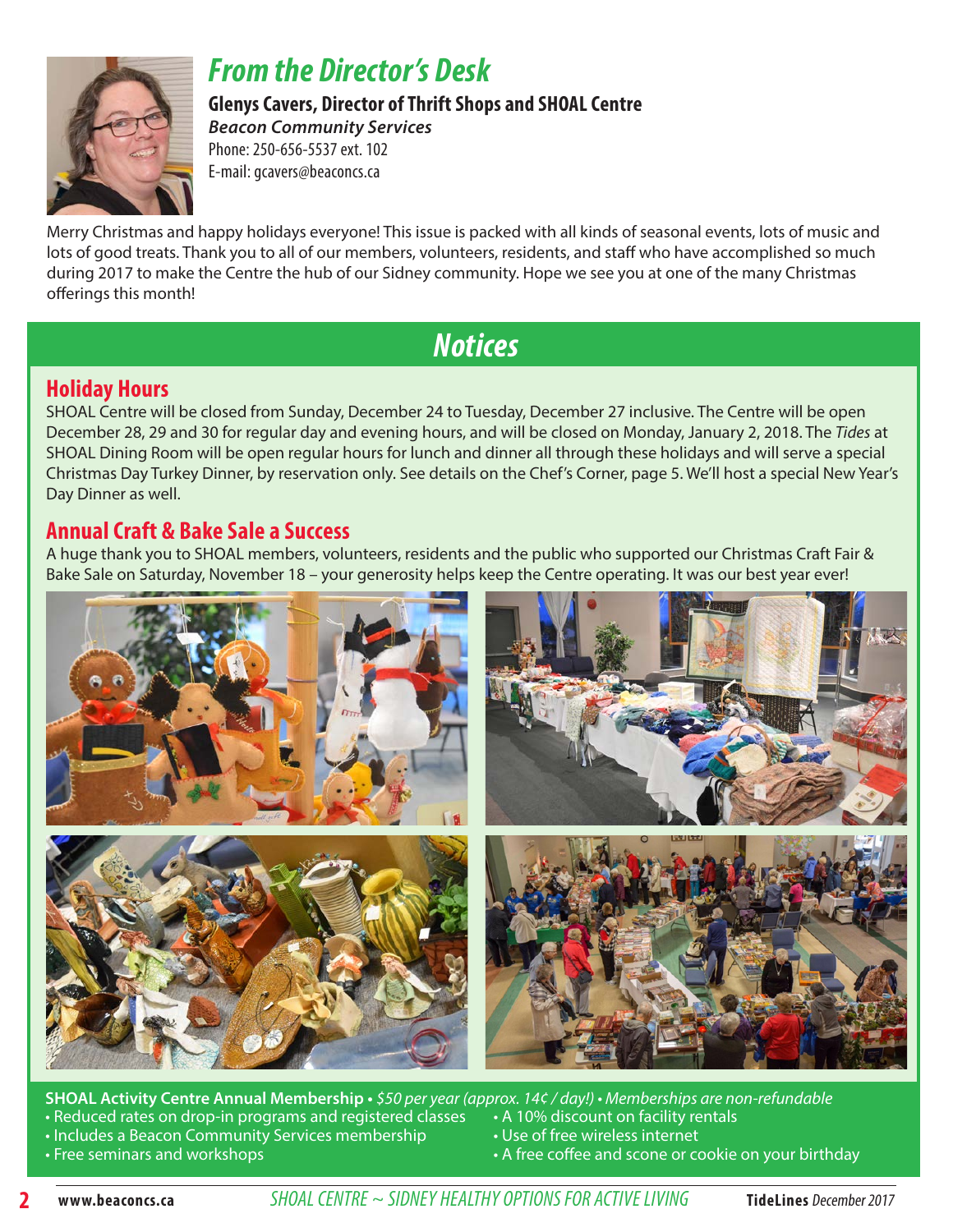# *News from the Activity Office*



**Anna Hudson, Activities and Rental Coordinator**

Phone: 250-656-5537 ext. 117 E-mail: ahudson@beaconcs.ca

#### **Christmas Shopping Ideas**

At SHOAL you can choose a \$50 Gift Membership, Dining Room Meal Cards for lunch and dinner, Fitness Economy Coupons (for Members only), Tuck Shop Coffee Cards, or a myriad of gifts from our lobby display cabinet for your shopping ideas.

**Jennifer Van Es, Activities and Rental Coordinator** Phone: 250-656-5537 ext. 117 E-mail: jvanes@beaconcs.ca

#### *Call to Register for these Courses*

#### **Chair Yoga (Co-Ed)**

**Date:** Fridays, November 3 - December 15 (No class December 1) **Time:** 12:30 - 1 :30pm **Cost:** \$78.75 (7sessions); \$12 Drop-in Instructor Kathleen Fournier leads gentle chair yoga classes for both men and women.

#### **Retrofit Chair Yoga/Dance**

**Date:** Mondays, December 4 -18 **Time:** 1:30 - 2:30pm **Cost:** \$37.80 (3 sessions); \$15 Drop-in This class offers 50s/60s music, yoga, stretch and strengthen with weights and low impact movement. All movin' and groovin' in a fun filled atmosphere. Laughter is a must!

#### **Therapeutic Yoga**

**Date:** Tuesdays, December 5 - 19 **Time:** 1:30 - 2:30pm **Cost:** \$50.40 (4 sessions); \$15 Drop-in This class is created for people with various health conditions. By using the chair and small weights, the person can improve balance, strength and flexibility.

#### **Pilates Program**

**Date:** Tuesday & Thursday 9 am; Wednesdays, 12:30 pm; Saturdays, 9 am **Cost:** Members - \$15 Drop-in; Non-Members - \$20 Drop-in *Improve Posture/Strengthen CORE/Increase Flexibility*  Exercises are done in various positions on either the mat or other apparatus. Various exercise positions help to promote a balanced muskoskeletal system. Call Chad at 1-250-895-1838 for more information or to register.

#### **The Gym at SHOAL with Savin Elite Training**

Chad Savin, certified training specialist, offers personal training, fitness assessments, nutrition programs, and small group classes such as Pilates. Call him for rates and availability at 1-250-895-1838.

#### *Drop-Ins to Note*

#### **Tai Chi Qi Gong**

**Date:** Tuesday, December 5 **Time:** 10 - 11am **Cost:** \$12

#### **Saturday Sing-a-Long**

**Date:** Saturday, December 2 & 16 **Time:** 2 - 3pm **Cost:** Free - Members; \$3.50 Non-Members

Sing-a-long is back! Come belt out some tunes with the best of them! Please refer to the monthly TideLines for the dates.

#### **Christmas Carols by 1st Tsartlip Scout Troop**

**Date:** Wednesday, December 20 **Time:** 5:45 - 6:45pm **Cost:** Free Come sing with these members of the North Saanich/ Peninsula Scout Troop.

#### **Ukulele Jam**

**Date:** Thursdays (No Jam December 28) **Time:** 9:30 - 11am **Cost:** Members - \$2; Non-members - \$3.50 Come see us in the lobby on December 21!

#### **Come Listen to Music**

**Victoria Accordion Club:** Sundays, December 3 & 17; 11am - 3pm **Mendelssohn Choir: Mondays, 6:30 - 9pm Sidney Wednesday Night Accoustical Jam:** Wednesdays, 7 - 9:45pm

#### **Movie Nights**

**Date:** Friday, December 1: "Santa Clause 2" Friday, December 15: "The Christmas Shoes" **Time:** 7pm **Cost:** Members - Free; Non-members - \$2

#### **Computer Clubs** *(By Appointment Only)*

**Friday**, computers & tablets **Time:** 1 - 3pm *No session December 26* **Tuesday**, Apple products only **Time:** 10:30am - 12:30pm *No session December 22 and 29* **Cost:** Members - \$2; Non-members - \$3.50

#### *Health and Wellness*

#### **Foot Care Clinic**

**Date:** Thursday, December 14 **Cost:** \$65 This is the only clinic for the month of December Call to book your footcare session with Soul to Sole Foot Care Clinic. A 45 minute session includes a foam foot wash, toe nail cleaning, clipping and trimming, special diabetic feet car, thick nails, fungus, calluses and corns. Sessions end with a soothing foot massage.

**3**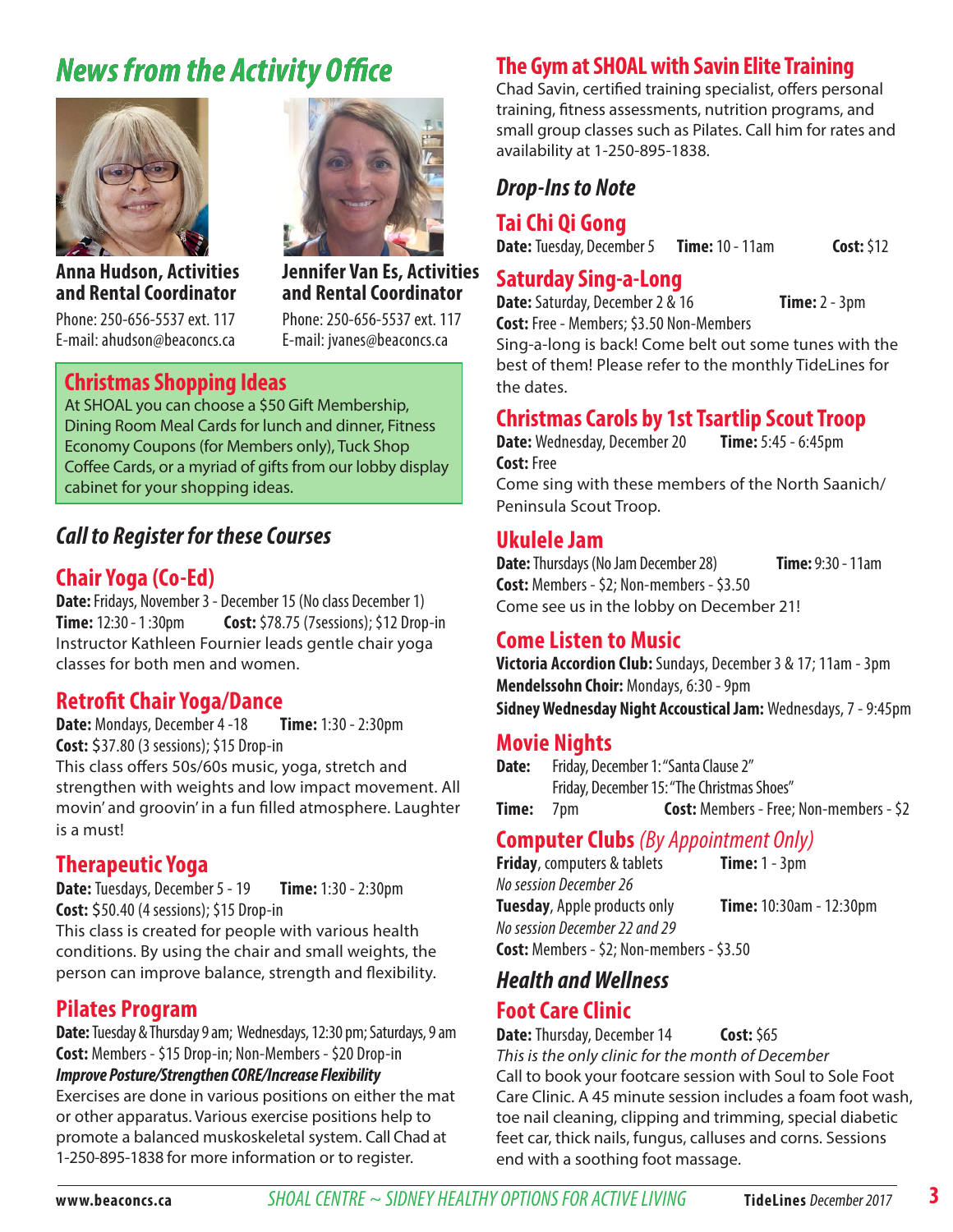## **Profile: Barrier Buster Lunch**

On November 7, we celebrated with lunch for 250 people to acknowledge some big accomplishments at the Centre. Because of the generosity of the Rick Hansen Foundation, we have continued to improve accessibility at SHOAL. Through a Barrier Buster grant, a Canada's 150th initiative by the Rick Hansen Foundation (with support from the federal government) called Access4All Canada 150 Signature Initiative, we have made the Centre more accessible for those with vision and hearing impairments, and physical challenges.



Rick Hansen Ambassador Stephanie Barber with Sidney Mayor Steve Price. A large crowd gathered to celebrate the Barrier Buster Grant at SHOAL.







The Splinters kindly donated their time to entertain everyone. This plaque commemorated the event and the grant SHOAL received.

## **SHOAL Wellness Programs**

**Be Well Clinic** checks blood pressure and glucose every Monday in Auditorium A, 1 - 2pm. Admission by donation. There will be no clinics on Monday, December 25 or January 1.

**Better Breathers Program**, for those with breathing difficulties, is held the fourth Monday of each month in Auditorium B. There is no meeting in December. The next meeting will be Monday, January 22, 1:30 - 3pm. For information please call Kelly Ablog-Morrant at the BC Lung Association at 1-800-665-5864.

**Dementia Caregivers' Support Group** for those who are caring for someone with a diagnosis of dementia or Alzheimer's, meets the 2nd Wednesday of the month, 1:30 - 3pm. The next meeting is Wednesday, December 13.

**Free Legal Clinic** is held on the first Thursday of each month, 1 - 4pm. Book your 30 minute appointment in advance by calling us at 250-656-5537. The service is provided by Gordon W. Benn, Senior Partner of Perlman, Lindholm, Barristers and Solicitors. The next clinic is Thursday, December 7.

White Cane Club meets at SHOAL for those with vision impairment, on the first Thursday of each month. The next meeting is December 7 at 2 - 3:30pm with music to celebrate the season.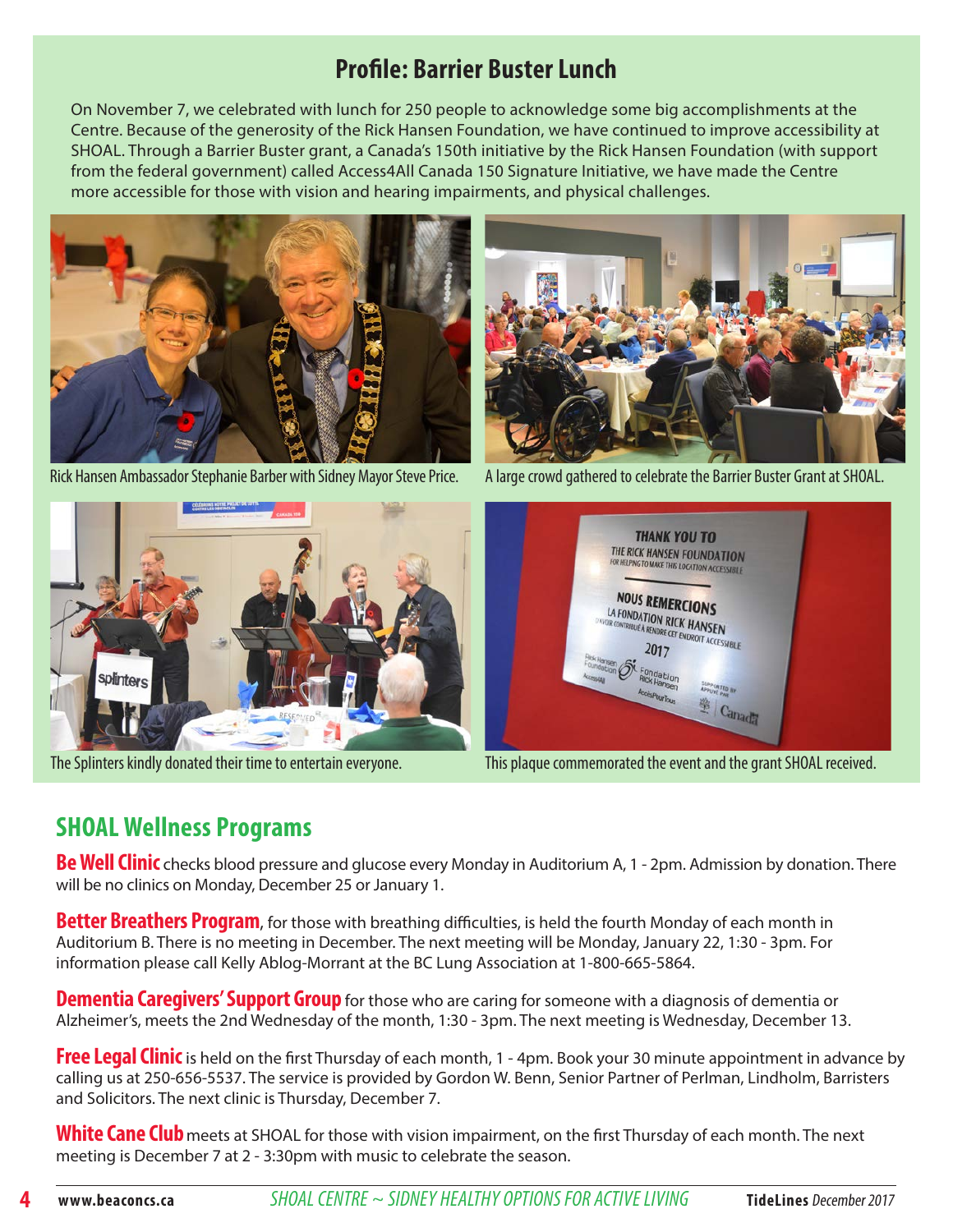

## *Chef 's Corner* **Chef, Karen Taylor** Phone: 250-656-5537 ext. 107

What a busy year! Good thing we are welcoming a new parttime cook, Lee Greenaway. Lee is a great fit for our busy SHOAL Kitchen and is well qualified to maintain our standards in both the Dining Room and our many catered events. Welcome aboard, Lee!



This December we are changing things up with a Christmas Tea (see box to the right) instead of a lunch. With so many big turkey dinners and lunches here during December, we thought it would be a lighter touch to offer a traditional tea, complete with heritage tea cups and a wee plate of seasonal goodies.

The Tuck Shop will continue to sell the ever popular shortbread cookies and mince tarts – each year we sell hundreds and hundreds of these. Fortunately, we have been able to keep up with the demand.

Our Christmas Day Dinner is a now a regular and very popular event. This is a Reservation ONLY event, so make sure you call in the coming weeks.

#### **Christmas Day Dinner**

Monday, December 25 in the *Tides* at SHOAL Dining Room Roast Turkey Dinner with all the trimmings

Sittings: 4:30pm and 5:45pm (Dining Room hours that evening will be extended to 6:30pm) Cost: \$15 Reservations: 250-656-5537

And New Year's Day, January 1, 2018 will be a special dinner, but while reservations are recommended, this is not a reservation only dinner. Menu will feature baked ham which is also a seasonal favourite.

#### *Merry Christmas from all of us at Food Services!*

- Chef Karen

## **SHOAL Activity Centre Members' Birthdays**

If you are a current SHOAL Activity Member, you can drop by on the day of your birthday to receive a gift certificate for a free hot beverage and a cookie or scone at the Tuck Shop. Come during the week preceding a Saturday or Sunday if you have a weekend birthday. We would love to acknowledge your special day!

SHOAL Presents:

# **Christmas Tea**

### **Tuesday, December 12**

2 - 3pm • Auditorium A Entertainment by Pianist Mary Lou Day

Enjoy a delicious tea plate of Christmas goodies while listening to beautiful music and some traditional carols. Don't miss this one!

Tickets \$10 • Call 250-656-5537

*Tides* **at SHOAL Dining Room** is open seven days a week for lunch (12 - 1:30pm) and dinner (4:30 - 6pm). The public is welcome and reservations can be made by calling the main SHOAL number: 250-656-5537.

## **Dining Room Prices for Meals & Meal Cards**

|                    | <b>Single Meal</b> | <b>Cards for 15 Meals</b><br>(save \$1 per meal) |
|--------------------|--------------------|--------------------------------------------------|
| Senior Lunch*      | \$8                | \$105                                            |
| Senior Dinner* 511 |                    | \$150                                            |

**\*For Bigger Appetites: Lunch \$10; Dinner \$15**

All prices include tax, and gratuities are gratefully declined. Refund Policy: We regret that we are unable to issue refunds for meals remaining on unused cards.

## **Christmas Shortbreads and Mince Tarts** Until December 22

The Tuck Shop will continue to sell Chef Karen's madefrom-scratch shortbread cookies right up to Christmas. A great bargain – 6 cookies for just \$4, or \$1 each if purchased individually. Mince tarts are 6 for \$5. These are really popular sellers so take advantage while they last.

**5**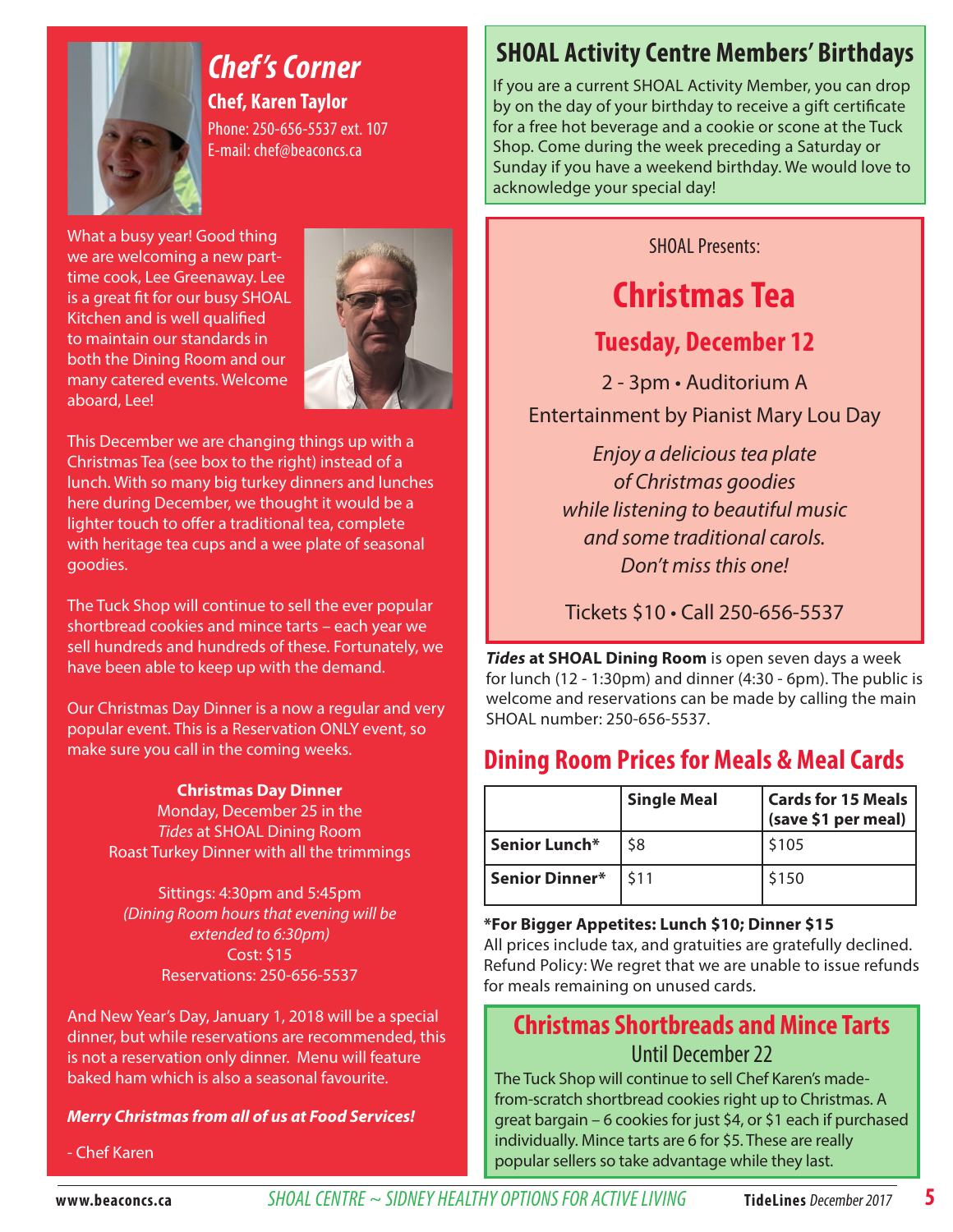

## *Volunteer & YEP News*

**Sara Lawton, Volunteer Services & YEP Coordinator** 

Phone: 250-656-5537 ext. 118 E-mail: slawton@beaconcs.ca

## **Now Recruiting**

#### *Volunteer Medical Drivers*

"Very satisfying to know that you are really helping someone, and humbling to hear individual's life histories – lives of courage and adventure." - Volunteer Driver

- Be a part of the "age in place" initiative
- Get to know your community and neighbourhood
- Participate in free training, such as First Aid and 55 Alive Driver Refresher course
- Enjoy monthly drop in coffee mornings

Help people stay in their home, foster independence, and improve quality of life by assisting in taking them to medical appointments. Trips are tailored around your availability and preferences. Fuel costs are reimbursed monthly. This position can also work around your travel schedule! Call us at 250-656-5537 to get involved today.

## **YEP Supports SHOAL Craft Fair**



Watch for us at Santa's Breakfast on December 2 at Mary Winspear Centre, and at the many Christmas dinners at SHOAL this season.

#### *We would like to thank Kari Brewer from Vancity for facilitating YEP's first Basics of Banking workshop!*

## **Welcome New Volunteers**

**Medical Drive:** Bruce Horn **Tuck Shop:** Barbara Auchterlonie **Family Services:** Lynette Brown, Nancy Dobbs **Jeneece Place:** Gillian Briggs **Thrift Shop Sidney:** Cheryl Archer, Carmen Doyle **Thrift Shop Quadra:** Asa Ahmadi, Delores Coupal, Miranda Ens, Jennifer Fry, Craig Stewart **Thrift Shop Pandora:** Alex Strawn, Virginia Strawn

#### **Deb Greenaway, Community Services Coordinator**





**"Coffee's On"** Drop-in coffee morning for our Volunteer Drivers and Schedulers is on the first Tuesday of every month. Drop by the Lounge anytime between 10am and noon. The next date is **Tuesday, December 5.** Hope to see you there!

## **Better at Home Shopping Trips**

Our weekly shopping trips are proving to be a great success! For the month of December our Shopping Bus Trip will be going to Hillside Mall, providing access to wonderful stores at this newly-renovated shopping centre. Enjoy a wide variety of stores, while at the same time staying warm and dry.

Dates this month:

- Monday, December 4
- Monday, December 11
- Monday, December 18

Meet at SHOAL at 11:45am. Travel time is 30 minutes each way, then 2 hours for shopping and refreshments. Drop off is at SHOAL, or to your home if required. Please call SHOAL reception at 250-656-5537 to put your name on the list if interested.



## **Sidney Single Seniors 55+**

Do you want to start meeting people and socializing more? The Sidney Single Seniors 55+ might be the perfect thing for you! Annual membership is \$20.

The next regular meeting will be Wednesday, January 17, 2018 at 2pm in Auditorium A, SHOAL Centre. (There will be no meeting during December).

The next meal out will be Christmas Dinner at Glen Meadows Golf Club. We are also looking into doing another trip to Chemainus Theatre Festival early in the new year.

For more information call Gillian Else at 250-656-3971.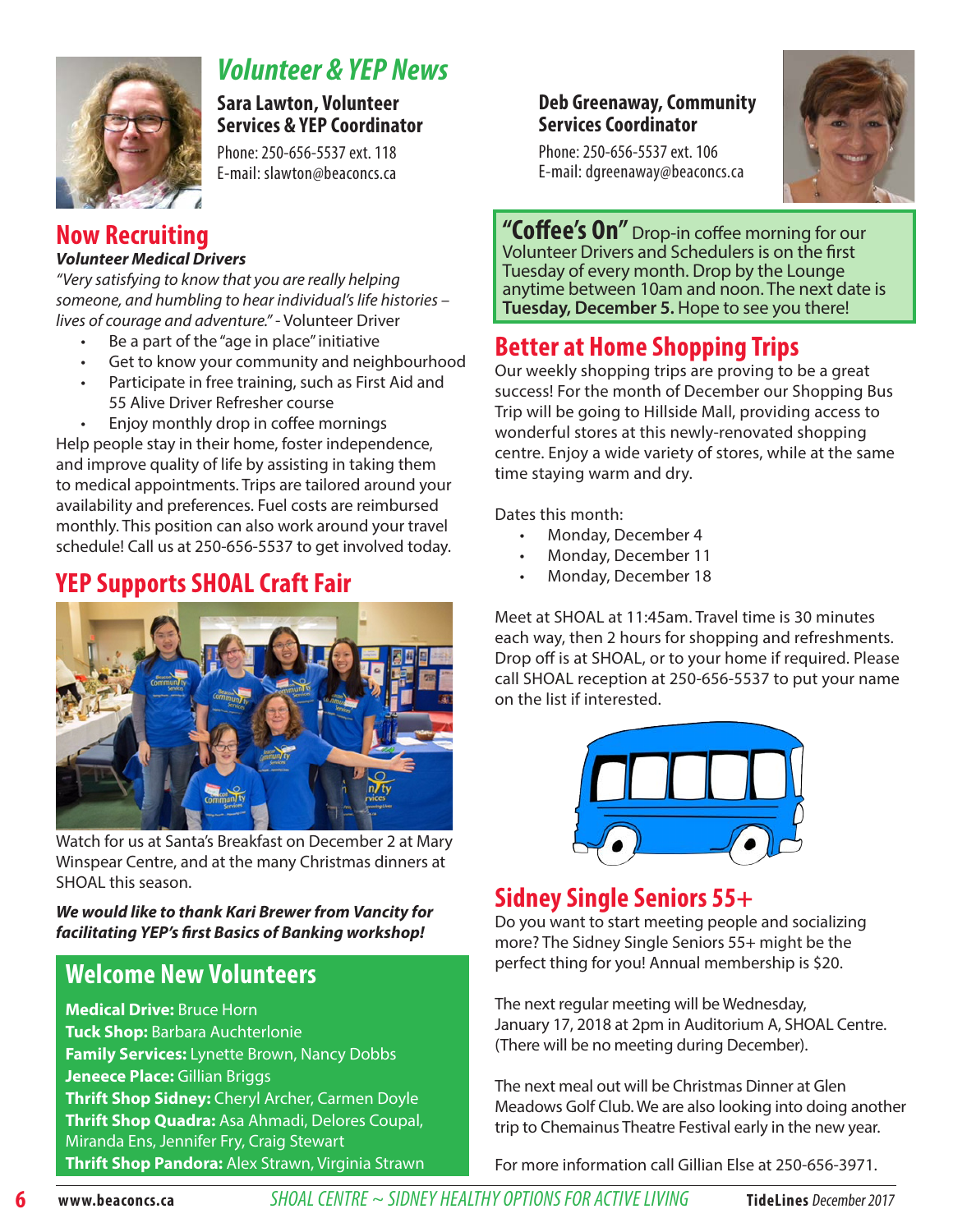

## **18th Annual Christmas Day Peninsula Community Dinner Monday, December 25**  *In Memory of John Mackelson and Jeanette Hughes*

The Christmas Day Peninsula Community Dinner is a Sidney tradition that continues this year at Mary Winspear Centre. The dinner is for people of all ages who would otherwise be alone on Christmas – not only singles, but couples and any newcomers to the Peninsula who don't have relatives or whose families are far away.

Caterer Clara Knight, along with more than 30 volunteers, will ensure that the event runs smoothly. Dinner with all the trimmings will be served from 11am until 2pm. Extra seating will be provided for those wishing to stay and enjoy the music after dinner, to free up the tables for others.

Entertainment and Santa will be there to add to the merriment and give out gifts.

Register in advance between November 24 and December 20 for the 11:30am or 1:00pm seatings by calling Wendy at 250-656-7678 during the day. Please give complete details and whether you need a ride.

Special thanks to the Mary Winspear Centre for donating the space, and to the three major food contributors: Fairway Market, Save on Foods and Thrifty Foods. Thanks to Breadstuffs Bakery in Brentwood as well for the desserts. The Community Christmas Dinner Committee is responsible for the success of the event, co-ordinated by Wendy Warshawski (registration), Isabel Yoxall (volunteers), Jim Dunn and other Lions Club members (providing rides).



**www.beaconcs.ca** *SHOAL CENTRE ~ SIDNEY HEALTHY OPTIONS FOR ACTIVE LIVING* **TideLines** December 2017 **7**